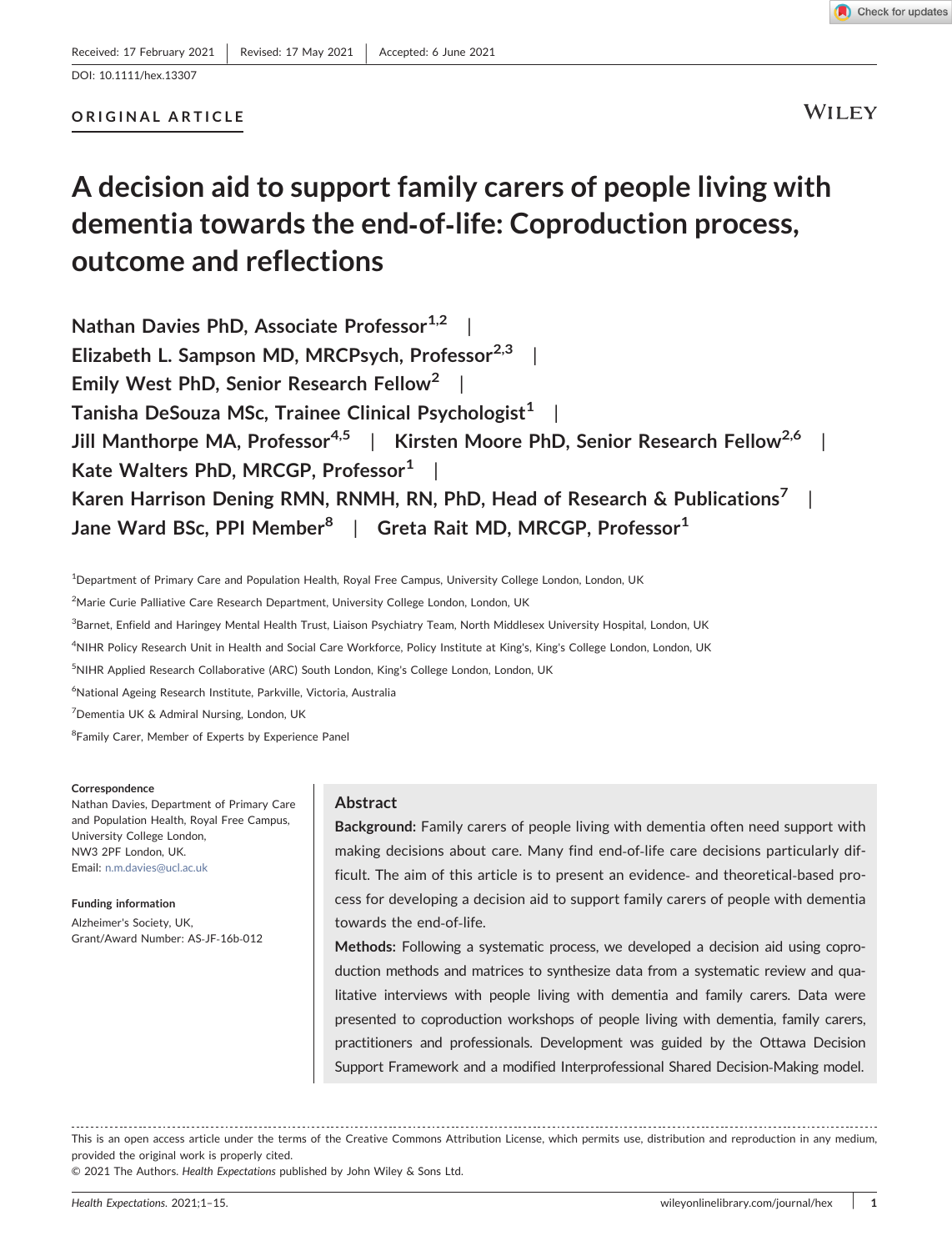Results: The decision aid covers four decision areas: (1) changes in care; (2) eating and drinking difficulties; (3) everyday well‐being; and (4) healthcare, tests and medication. We present an interactive decision aid, using a variety of approaches including written text, Frequently Asked Questions, top tips and illustrative quotes from people living with dementia and family carers.

Conclusion: This is the first decision aid that focusses on multiple decisions towards the end‐of‐life in dementia care. The process offers a template for others to develop decision aids or similar interventions, and how to include people living with dementia in coproduction.

Patient or Public Contribution: Family carers provided feedback on data collection, data analysis and the decision aid, and one is a coauthor. People living with dementia and family carers were integral to the coproduction workshops.

#### KEYWORDS

carers, codesign, coproduction, decision‐making, dementia, end‐of‐life care

### 1 | BACKGROUND

Most people living with dementia live in the community, in their own homes or with family.<sup>1,2</sup> Approximately 700,000 family members and friends are primary carers providing the majority of care for people living with dementia in the United Kingdom. $3$  For the purpose of this study, we used the term family carer to describe family and friends providing unpaid care for someone living with dementia, acknowl-edging that they may not identify themselves as a carer.<sup>[4,5](#page-11-2)</sup>

Shared decision‐making is an important part of healthcare and person-centred dementia care.<sup>6</sup> However, as an individual's dementia progresses, he or she becomes less likely to be able to make decisions about his or her care, well‐being and general welfare. Advance care planning (ACP) is a process of planning for care in the future. Studies have demonstrated the effectiveness of ACP on several outcomes including family satisfaction with care and bur-densome transitions in care.<sup>[7,8](#page-11-4)</sup> However, many individuals reach the point when they no longer have capacity to make their own decisions. In England and Wales, under the Mental Capacity Act (MCA) 2005, decisions for those who lack capacity should be made in their best interests if there is no prior legal authority. $9$  Decision-makers will vary and are usually made through a family carer or a health or care professional depending on the significance of the decision to be made and national legislation; however, a shared decision‐making approach should be encouraged.

Family carers find decisions or discussions about severe dementia and end-of-life difficult, such as stopping treatment,  $10^{-12}$  $10^{-12}$  and they may benefit from support in making decisions. $13-15$  $13-15$  Help may be welcomed by carers making significant decisions, especially about support when their family member is in the severe stages of dementia and towards the end-of-life.<sup>16,17</sup> A recent ACP intervention in nursing homes has been shown to be effective in reducing family carer uncertainty with decision‐making, and improving perceptions of quality of care. $^{18}$  However, this approach includes a facilitator and is based in nursing homes, where there may be more support to complete ACP than for carers at home with the person living with dementia. It has been recognized that alternative approaches to decision-making are required across different settings.<sup>[7](#page-11-4)</sup>

Another approach to support family carers is decision aids, which guide the decision‐maker through different stages of a decision. These can take various forms including booklets, pamphlets, videos or web‐based tools. Decision aids provide information about the decision and summarize options along with associated benefits and harms to enable people to make and document decisions.<sup>[19](#page-12-1)</sup> There is substantial evidence from the health sector demonstrating the effectiveness and feasibility of decision aids to support decision‐ making.[19,20](#page-12-1)

The clarity about the options that decision aids offer may be particularly useful for family carers of people living with severe dementia or those approaching the end‐of‐life. Such times often involve a variety of symptoms and comorbidities, potentially creating confusion and a multitude of difficult decisions for the family carer. $21$ 

Decision aids suitable for use by family carers in dementia care have been shown to improve knowledge and communication, and reduce decisional conflict among family carers. $16,22$  However, these decision aids only focus on a single decision, including eating and feeding options,<sup>[23](#page-12-3)</sup> place of care<sup>[24,25](#page-12-4)</sup> and goals of care.<sup>26,27</sup> When caring for someone living with dementia towards the end‐of‐life, family carers are often faced with multiple decisions, and these are often inter‐related. There is currently no decision aid for dementia care that covers multiple decisions. There is a need for holistic decision aids to reflect this complexity.<sup>16</sup> In particular, studies have identified a need for decision aids that focus on those with dementia towards the end-of-life. $^{16,17}$  $^{16,17}$  $^{16,17}$ 

It is important that end users (family carers), together with those who the decision aid affects (people living with dementia) and those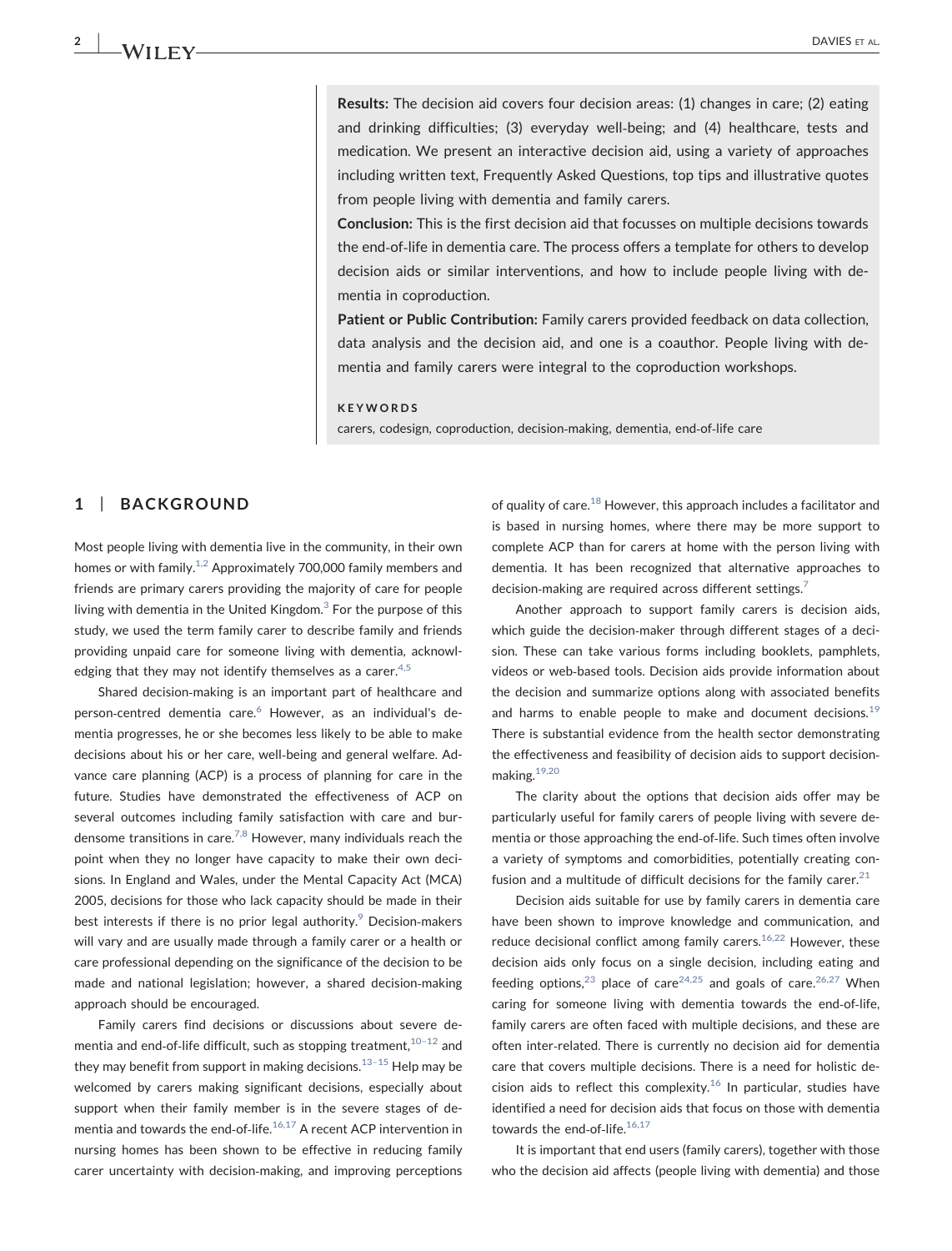who will interact with carers using the decision aid (practitioners and carer organizations/advocates), are involved in development. However, reviews of patient decision aids have highlighted a lack of clear reporting about the development process of decision aids. $16,28$ 

This article reports the systematic development and components of a decision aid for family carers of a person living with dementia towards the end‐of‐life. This builds on a programme of work that included a systematic review of evidence for effectiveness of existing decision aids, $16$  and a qualitative study with family carers of people with dementia towards the end-of-life and people living with dementia themselves.<sup>29</sup>

The aim of this article is to present an evidence- and theoreticalbased process for developing a decision aid to support family carers of people with dementia towards the end‐of‐life.

### 2 | METHODS

#### 2.1 | Design

A coproduction approach was adopted to develop a decision aid, as part of a systematic development process for decision aids. $^{28,30}$  $^{28,30}$  $^{28,30}$ 

Coproduction is increasingly being used in healthcare research and for the development of resources used in clinical practice, including in dementia research. $31-33$  Partnership with stakeholders and end users has been identified as a fundamental approach of inter-vention development and this is the core premise of coproduction.<sup>[34](#page-12-9)</sup> The use of coproduction is particularly recommended for use in the development of patient decision aids.<sup>[35](#page-12-10)</sup>

We were informed by a review of developing complex interventions,[34](#page-12-9) which provides a comprehensive range of approaches and actions to develop complex interventions. Actions are described across the domains of conception, planning, designing, creating, refining, documenting and planning for future evaluation.

### 2.2 | Theoretical frameworks underpinning development

The development of content for the decision aid was guided by two theories: (1) the Ottawa Decision Support Framework (ODSF) $36$  and (2) a modified version of the InterProfessional–Shared Decision Making (IP-SDM) Model.<sup>[37](#page-12-12)</sup>

### 2.2.1 | ODSF

The ODSF was developed to help facilitate shared decision-making between patients and healthcare professionals.<sup>24,36</sup> Decision aids developed using the ODSF have been shown to be effective in re-ducing decisional conflict and improving decisional quality.<sup>[20](#page-12-13)</sup> We chose this framework as it supports health decisions that lack clear choice, are value laden, require much deliberation and are subject to changing circumstances. $36$  This resonates with the decisions that carers of people with dementia encounter. The aim of the ODSF is to improve the quality of decision-making by addressing modifiable and suboptimal determinants of decisions, including unrealistic expectations, unclear views, unclear norms, unwanted pressure, inadequate support and inadequate personal and external resources to make the decision. ODSF is organized into (1) decisional needs, (2) decision support and (3) decision quality (see Table [5\)](#page-8-0). It states that the decisional needs will affect the quality of the decision, and this can be mediated by decision support such as a decision aid.

### 2.2.2 | The IP-SDM model

The IP‐SDM model has been widely used to inform development of decision aids;[38](#page-12-14) it conceptualizes the decision‐making process and the factors that influence this. $37$  We used a modified model based on the dementia population, who lack capacity, and the specific decisions facing family carers[.29](#page-12-6) The model consists of two sections: the context in which decisions are made and the decision-making process. The context considers personal preferences, ACP and legal aspects of decision‐ making, health and well‐being of the individual (including capacity), support from others and clarity of decision-maker roles. The process consists of (1) identifying the decision-maker or team, (2) sharing and exchanging information, (3) clarifying values and preferences, (4) managing and considering emotions, (5) considering the feasibility of options, (6) balancing the preferred choice and the actual choice, and (7) implementation and reflecting on outcomes.

### 2.2.3 | International patient decision aid standards

We report the content and development of the decision aid against the International Patient Decision Aid collaboration set of Standards and criteria (IPDASi v 4.0) for decision aids<sup>[39](#page-12-15)</sup> (see [appendix](#page-13-0)).

### 2.3 | Ethics statement

This study received ethical approval from the London Queen Square Research Ethics Committee (18/LO/0408), and all participants provided written informed consent.

### 2.4 | Participants and recruitment

### 2.4.1 | Family carers and people living with dementia

Eight family carers of people living with dementia who identified as caring for someone towards the end‐of‐life, and four people with mild dementia were purposively sampled.

Family carers and people with dementia were recruited via clinical services including National Health Service (NHS) memory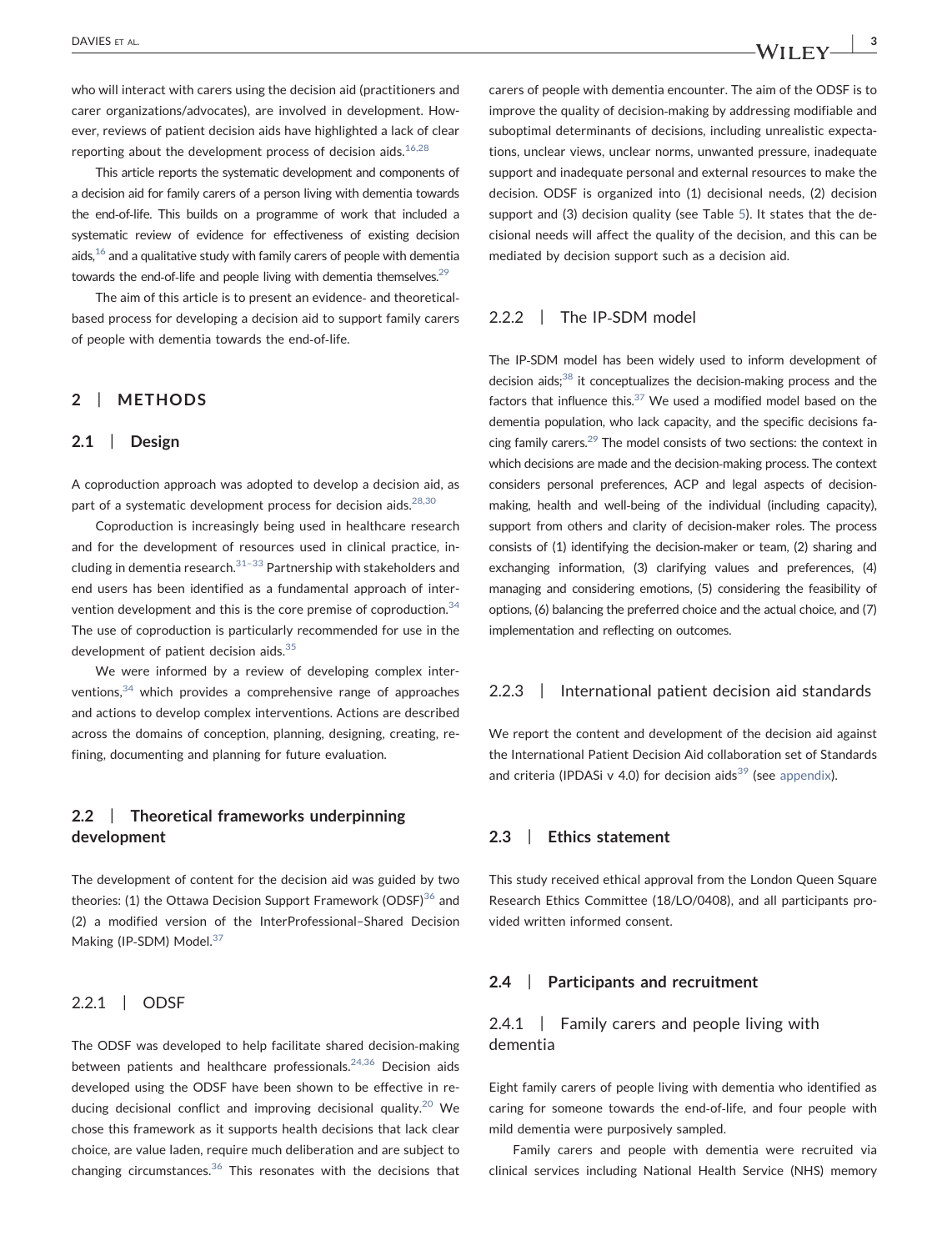clinics and general practices in Greater London, UK. Invitations were sent by the recruiting organization, and clinical teams reviewed the eligibility criteria before inviting participants. Interested participants were asked to contact the research team directly. Recruitment was supplemented from local and national dementia organizations, National Institute for Health Research (NIHR) Join Dementia Research (online network) and participants from earlier phases of the project.

### 2.4.2 | Practitioners

Eleven practitioners who provided care for people with dementia towards the end‐of‐life and from carer support organizations were recruited through contacts of the research team and supplemented with snowballing methods. Participants were purposively sampled for a variety of occupations.

### 2.5 | Inclusion and exclusion criteria

All participants had to be able to read and speak English and provide informed written consent.

### 2.5.1 | Family Carers

Inclusion criteria

- Family member or friend who provided unpaid care for a person living with dementia in the later stages of dementia or towards the end‐of‐life.
- Current or former carer.
- Proxy decision-maker for the person living with dementia, either informally or through lasting power of attorney for health and welfare.
- Over the age of 18 years. Exclusion criteria
- Carers bereaved in the past 3 months.

### 2.5.2 | People with dementia

Inclusion criteria

- Clinical diagnosis of any type of dementia.
- Mental capacity to provide informed consent.
- Over the age of 65 years.

2.5.3 | Practitioners from health and care services and carer organisations

#### Inclusion criteria

One or more of the following:

- Experienced in providing end‐of‐life care and contributing to decision‐making dementia or family carers.
- Experienced in working directly with people living with dementia or family carers.

### 2.6 | Procedure

An experts by experience group consisting of four family carers oversaw the whole project, commenting on study documents, procedures and findings. An overview of the process and procedure is provided in Figure [1.](#page-3-0)

### 2.6.1 | Earlier phases of the overall project

The systematic review<sup>[16](#page-11-8)</sup> and qualitative data collection<sup>[29](#page-12-6)</sup> in earlier parts of the project allowed us to complete the following actions from O'Cathain et al.'s taxonomy $^{34}$ :

<span id="page-3-0"></span>

FIGURE 1 Overview of the development process

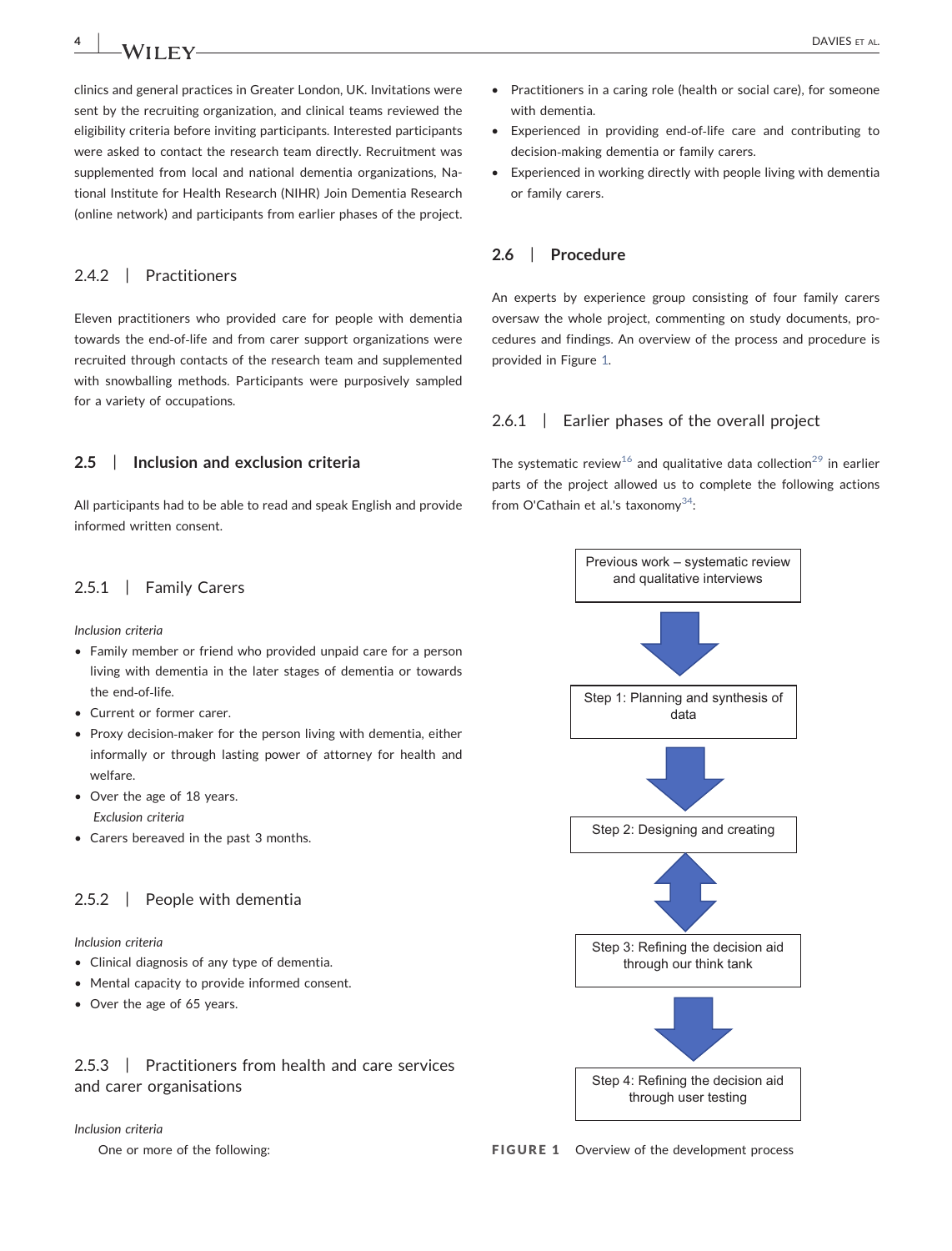- understand the problems or issues (decisions) to be addressed;
- understand the experiences of family carers and people living with dementia about decision‐making;
- understand the perspectives and the psycho‐social context of family carers making decisions;
- understand the wider context of decision‐making in dementia care;
- consider where the decision aid will be implemented; and
- identify evidence of the effectiveness of similar interventions.

The qualitative data highlighted the key decisions to be made and the factors to consider in the decision-making process. Key decisions included (1) transitions in care; (2) medical care or clinical interventions, and physical well‐being; (3) eating and drinking; (4) psychological/emotional well‐being; (5) distress of the individual (including emotional well-being); (6) communication; and (7) conflict/disagreement with others about providing care and decisions. There were multiple factors that needed to be considered when making decisions including personal preferences, the emotional experience of decisionmaking, the health and well-being of the person living with dementia, professional input and support. Finally, these data were used to revise the IP‐SDM model and provide the seven steps of the decision‐making process detailed in the IP-SDM section above.<sup>29</sup>

The systematic review helped to identify existing decision aids to share with the coproduction groups, understand what components were included in previous decision aids and which decision aids were effective. $16$  The review concluded that decision aids developed thus far have focussed on single decisions. Further decision aids are required that reflect the complexity of dementia care with multiple decisions to be made by family carers, which are often inter‐related.

Coproduction was divided into four main steps:

Step 1: Planning and synthesis of data.

To synthesize the findings from the qualitative data and systematic review, we constructed a series of matrices to allow a transparent and thorough mapping of the different sources of data. This process was iterative and on‐going, before and during the coproduction workshops, and when refining the decision aid. After each workshop, key points were summarized in Table [1](#page-4-0). This provided a clear overview of the potential topics and decisions to be included in the decision aid.

Step 2: Designing and creating.

We constructed a series of coproduction groups to meet in workshops.

### 2.6.2 | Aim of workshops

Based on O'Cathain et al.'s taxonomy, $34$  the aims of the workshops were to understand wider stakeholders' perspectives of the decisions and issues, decide upon the specific decisions that the decision aid should address, and the aims or goals for the decision aid; consider real-world delivery of the decision aid; decide on the content, format and delivery; and make prototypes of the decision aid.

### 2.6.3 Composition of the workshops

We created four homogeneous coproduction groups: people living with mild dementia, family carers and two groups of professionals from health and social care services (see Tables [2](#page-5-0)–[4\)](#page-5-1).

### 2.6.4 | Including people living with dementia in coproduction workshops

We worked closely with our experts by experience group and practitioners working in dementia care to carefully consider how to optimally run a workshop with people living with dementia. We ensured that this workshop consisted of a small number of participants (e.g., 3–5), to minimize distractions and confusion. We wanted to ensure a feeling of being in a safe environment and of feeling comfortable throughout, developing trust and a rapport with researchers.[40](#page-12-16) To establish this trust and safe environment, we offered the option of bringing a person with them such as a family carer. However, to ensure that the contributions of people living with dementia were heard, we asked, if possible, that the other person might sit in an adjacent room. As most participants had taken part in the qualitative phase of the study, at least one of the researchers was familiar to them. We also held a preworkshop telephone discussion to provide information about the study and build on the rapport and

#### <span id="page-4-0"></span>TABLE 1 Matrix completed iteratively before and during the Coproduction process

| Subdecision (Table 1)                                      | <b>Factors influencing</b><br>decision- making | Format to address<br>decision                | Source of evidence<br>(systematic review,<br>qualitative study or<br>published evidence) | Coproduction workshop<br>recommendation                                                                                                        | Include<br>(yes/no) |
|------------------------------------------------------------|------------------------------------------------|----------------------------------------------|------------------------------------------------------------------------------------------|------------------------------------------------------------------------------------------------------------------------------------------------|---------------------|
| Example 1: Difficulties with<br>person refusing medication | Benefit of medication<br>Person's wishes       | Examples of experiences<br>from other people | Qualitative study                                                                        | Eactors related to the<br>benefits of the<br>medication need to be<br>considered and what<br>the impact would be<br>without the<br>medication. | Yes                 |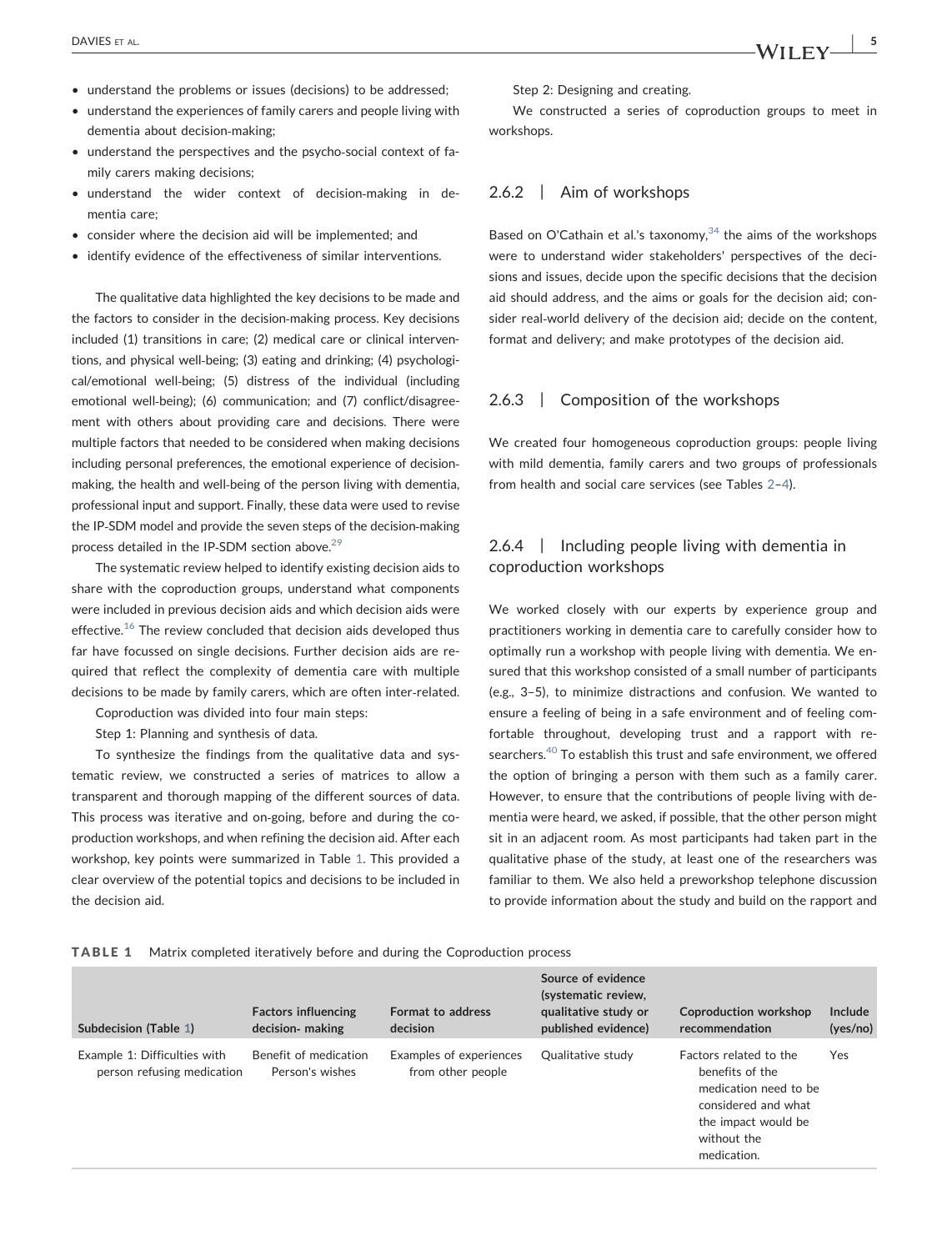<span id="page-5-0"></span>TABLE 2 Practitioners from health and care services and carer organizations

| End-of-life care facilitator<br>$\mathbf{1}$<br>$\mathbf{1}$<br>Memory service nurse<br>Occupational therapist<br>$\mathbf{1}$<br>Psychologist<br>2<br>1<br>Nurse practitioner<br>Social care professional<br>$\mathbf{1}$<br>Palliative care nurse<br>$\mathbf{1}$<br>Health editor<br>$\mathbf{1}$<br>1<br>Clinical educator-palliative care<br>$\mathbf{1}$<br>Dementia support worker<br>Gender<br>Male<br>2<br>Female<br>9 | Role | $\mathsf{N}$ |
|---------------------------------------------------------------------------------------------------------------------------------------------------------------------------------------------------------------------------------------------------------------------------------------------------------------------------------------------------------------------------------------------------------------------------------|------|--------------|
|                                                                                                                                                                                                                                                                                                                                                                                                                                 |      |              |
|                                                                                                                                                                                                                                                                                                                                                                                                                                 |      |              |
|                                                                                                                                                                                                                                                                                                                                                                                                                                 |      |              |
|                                                                                                                                                                                                                                                                                                                                                                                                                                 |      |              |
|                                                                                                                                                                                                                                                                                                                                                                                                                                 |      |              |
|                                                                                                                                                                                                                                                                                                                                                                                                                                 |      |              |
|                                                                                                                                                                                                                                                                                                                                                                                                                                 |      |              |
|                                                                                                                                                                                                                                                                                                                                                                                                                                 |      |              |
|                                                                                                                                                                                                                                                                                                                                                                                                                                 |      |              |
|                                                                                                                                                                                                                                                                                                                                                                                                                                 |      |              |
|                                                                                                                                                                                                                                                                                                                                                                                                                                 |      |              |
|                                                                                                                                                                                                                                                                                                                                                                                                                                 |      |              |
|                                                                                                                                                                                                                                                                                                                                                                                                                                 |      |              |

#### TABLE 3 Family carer demographics

|                                      | IV             |
|--------------------------------------|----------------|
| Relationship to person with dementia |                |
| Spouse                               | 3              |
| Sibling                              | $\mathbf{1}$   |
| Adult child                          | $\overline{4}$ |
| Gender                               |                |
| Male                                 | 2              |
| Female                               | 6              |
| Current or former                    |                |
| Current carer                        | 7              |
| Former carer                         | $\mathbf{1}$   |
| Ethnicity                            |                |
| <b>White British</b>                 | 6              |
| Mixed                                | $\mathbf{1}$   |
| Pakistani                            | $\mathbf{1}$   |

 $\overline{M}$ 

relationship with the participant. At the start of the workshop, we spent time talking and 'mingling' over refreshments to create a calm and relaxed atmosphere.

We provided accessible (large print and plain English) printed worksheets and information to support participants living with dementia. We ensured that a third researcher was available to sit with the carers who attended. Participants were also given the option to use a printed coloured card that read 'I wish to speak' to hold up if they were not able to speak out or felt that they could not be heard.

#### <span id="page-5-1"></span>TABLE 4 People with dementia demographics

|                            | $\mathsf{N}$ |
|----------------------------|--------------|
| Type of dementia           |              |
| Posterior cortical atrophy | $\mathbf{1}$ |
| Not known                  | 2            |
| Frontotemporal             | $\mathbf{1}$ |
| Gender                     |              |
| Male                       | 3            |
| Female                     | $\mathbf{1}$ |
| Age                        |              |
| $60 - 69$                  | $\mathbf{1}$ |
| $70 - 79$                  | $\mathbf{1}$ |
| $80 - 89$                  | $\mathbf{1}$ |
| Unknown                    | $\mathbf{1}$ |
| Ethnicity                  |              |
| <b>White British</b>       | 3            |
| Taiwanese                  | $\mathbf{1}$ |

Finally, we provided breaks during the workshop and ensured that the timing was flexible to meet individuals' needs, following others' recommendations.[31,41](#page-12-8)

#### 2.6.5 | Workshops' structure and contents

Each group met once for 1.5 h over several months as workshops facilitated by two or three researchers (N. D., T. D. S.). We used a modified nominal group process,  $32,42,43$  which includes using structured meetings to solve specific problems, facilitate group thinking and decision‐making. Participants were presented with short inputs on background, reviews of literature and evidence from the qualitative interviews through PowerPoint presentations that were based on the matrices. We used a combination of approaches and stages to encourage discussion and generate ideas (see Box [1](#page-6-0)). Detailed notes were made throughout the discussion, and participants provided additional feedback via email. At the end of each workshop, the research team agreed with the group on the key points to inform the next iteration of the decision aid.

We used the IP‐SDM model to shape our discussions in the workshops on the format of the decision aid. For example, we asked participants how to present in the decision aid an opportunity to reflect on the wishes, preferences and values of the person with dementia when making decisions.

In the first workshop with carers, we provided and discussed examples of decision aids identified from our systematic review. In the other three workshops with the two professional groups and with people living with dementia, we showed participants the developing prototype of our decision aid. This group order ensured that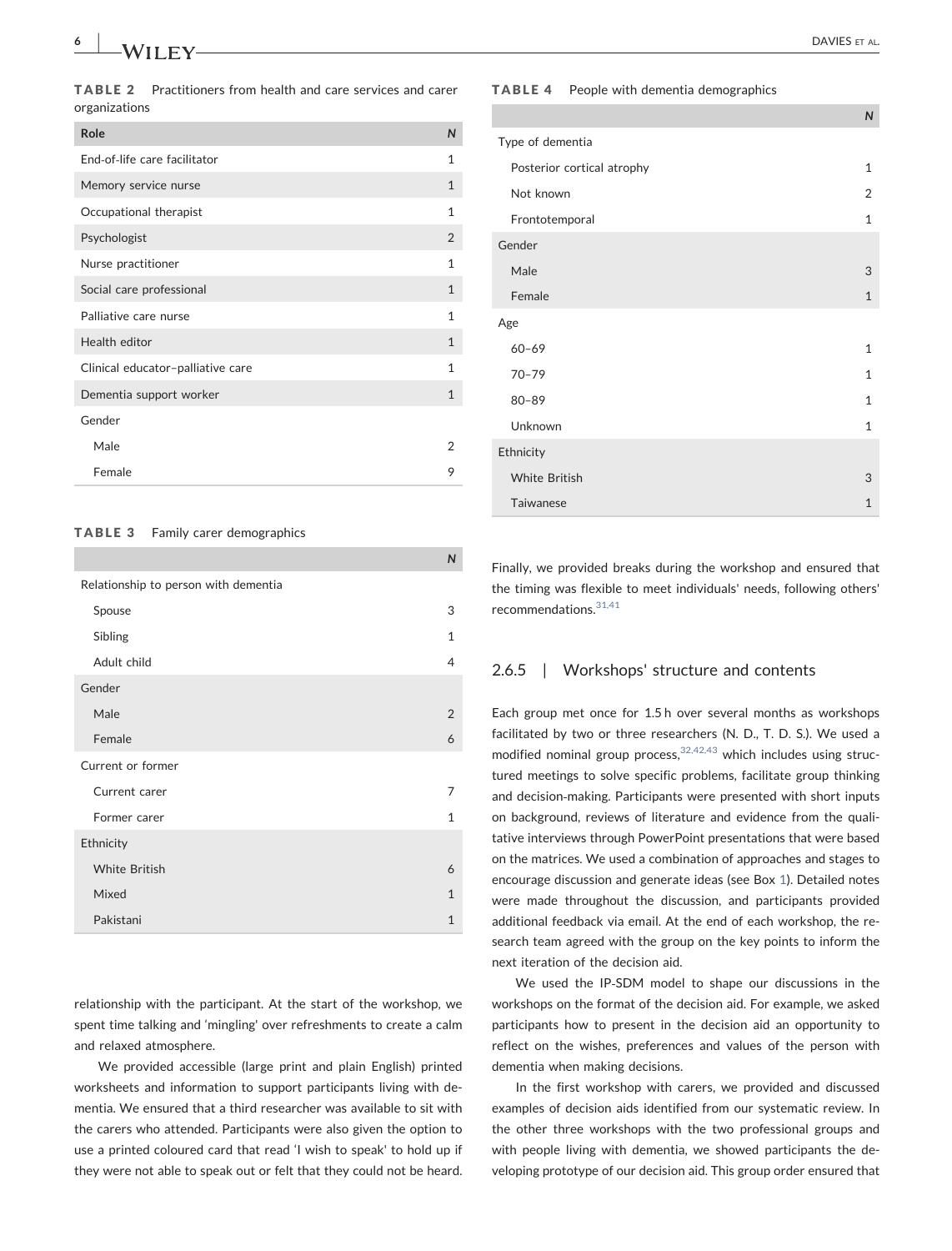### <span id="page-6-0"></span>Box 1. Stages of workshops Stage 1: Welcome and overview of project, overview for workshop, aims of this group and ground rules. Stage 2: Presentation and discussion of example decision aids (Carers workshop only). Stage 3: Key findings from the qualitative study (presented as 10 key decisions and factors influencing decisions). Stage 4: Discussion of each decision facilitated by key questions. Stage 5: Rank priority of decisions.

Stage 6: Presentation and discussion about developing the prototype.

Stage 7: Summary of discussion and close.

the core topics and contents of the decision aid were grounded in the views of family carers and people living with dementia, placing greater emphasis on these groups as the ultimate end users. Professional groups helped us to flesh out the content including clinical details and advice to add to the decision aid.

Step 3: Refining the decision aid through our think tank.

In parallel to Step 2, Step 3 focussed on refining and finalizing the decision aid. A fifth group acting as a 'think tank' to support coproduction was created. This group consisted of two family carers, a General Practitioner (GP), an Admiral Nurse (specialist dementia nurse that support families), two gerontologists and a social work expert. The research team also joined this group, consisting of two psychologists, a GP and an Old Age Psychiatrist. The detailed notes were summarized and presented to the group. In particular, the group:

- provided clarity about ideas and discussions from coproduction workshops;
- ensured that the research team considered the views from all three coproduction groups; and
- ensured that the decision aid was grounded in evidence.

The fifth group met three times for 1–2 h, in between the workshops.

Step 4: Refining and user testing.

Once the decision aid was finalized by the 'think tank,' it was tested with the experts by the experience group and two carers from the coproduction workshop. They read through the decision aid with one individual researcher, and using the principles of the think aloud method,<sup>[44](#page-12-18)</sup> provided their initial impressions of the format and content of the decision aid.

The results from the user testing were discussed among the core research team (N.D., G.R., E.L.S.), and comments were incorporated.

### 3 | FINDINGS

### 3.1 | Overview of the decision aid

The decision aid opens with an introductory section about dementia, end‐of‐life care and considering the context of the decision‐maker, including clarifying what their role is, and what is important to them. Subsequently, carers record their social network, including who they see on a daily basis, and record this on a social network diagram (see Figure [2\)](#page-6-1).

Participants at all workshops considered that it was important to highlight who was responsible for making decisions, and to emphasize that decisions were not necessarily the family carers' to make, in

#### <span id="page-6-1"></span>Who is supporting you? (E.g. spouse, son, daughter, sister, GP, social worker, think about the list you just made above etc.)

Draw your support network below by writing the names of people who support you in the circles below. (You and the person with dementia would go in the centre two circles). Not everyone in your network will provide direct care, but they may support you in other ways. Add and delete circles as required.



If no circles are filled we suggest you speak to your GP about increasing the support you receive. We provide contact details for services on page 59.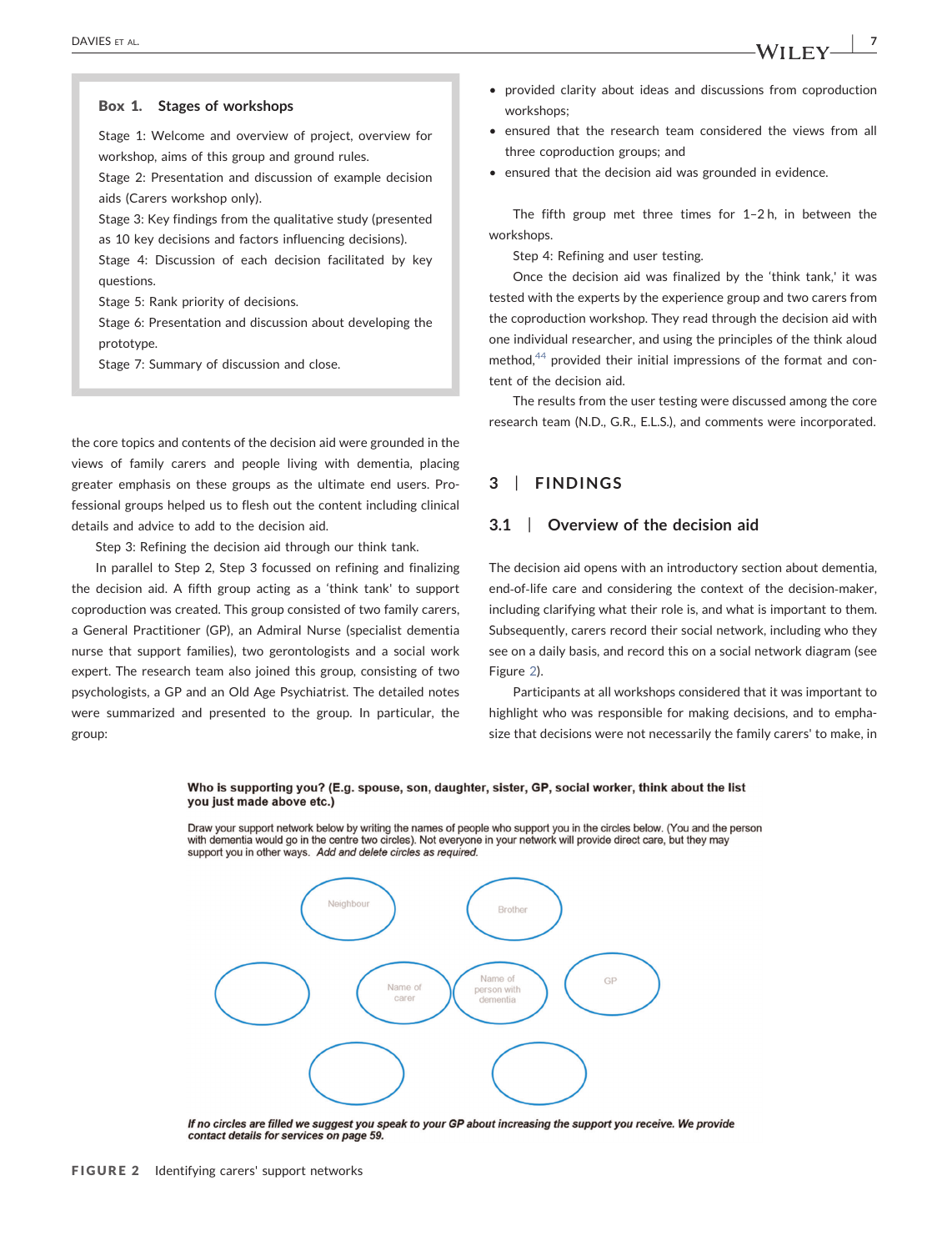$8$  | MATLEY

particular, decisions about medical care and treatment. To highlight this, the decision aid includes information on 'best interests' decisions, asks the carer if they have Lasting Power of Attorney and encourages discussions with health and social care teams throughout. A further section discusses the importance of looking after themselves as carers, and advice about staying well.

### 3.2 | Decisions

The workshops were presented with seven decisions from the qualitative data. After the initial discussion, workshops ranked the decisions based on importance and relevance to include in the decision aid. This helped to consider decisions in turn to inform subsequent discussions. Carers in the workshops were not surprised by any of the decisions that we presented.

The decision regarding conflict/disagreement with others, followed by communication, and eating and drinking received the lowest scores across all workshops. Discussion within the workshops revealed that communication and conflict were more contextual factors that influence all decisions. However, managing eating and drinking were considered a decision that was important to include despite its low ranking, across all groups. Conflict and communication were removed as decision topics, but were added as background information sections.

During a meeting with the 'think tank', researchers fed back on the discussions and ranking from the workshops. Four decisions were chosen as the final decisions to include in the decision aid:

#### 1. Changes in care.

The qualitative data highlighted the challenges to family carers of transitions in care, including moving into a care home, hospital admissions and changes in the level of home care. The systematic review had found decision aids developed for decisions about care home moves, but little on other aspects of care transitions and home care. Evidence from the interviews and systematic review was presented to the coproduction groups. All agreed that this was one of the most important and common decisions. Carer and professional coproduction groups highlighted the need to include information for both carers who were self-funded and state funded. Carers were also keen to highlight the need to consider what they as carers could manage and recognize their preferences.

#### 2. Eating and drinking difficulties.

Decision aids covering eating and drinking were identified in the systematic review; however, they focussed on artificial nutrition and hydration. Qualitative data from family carer interviews showed that they felt ill equipped and under‐informed more broadly about eating and drinking. This included understanding the progression of dementia and its impact on eating and drinking, and the importance of a healthy diet. In the coproduction workshops, professionals viewed this as more of a challenging area than carers; however, many carers may not have encountered such problems. The decision aid provides 'myth busters' about eating and drinking, including tips on how to manage this, such as how to encourage eating. Carefully worded information is provided to explain that people eat less towards the end‐of‐life and it is not important to encourage a healthy diet, but rather food they find enjoyable.

3. Everyday well‐being for the person with dementia.

Ensuring the health and well‐being of the individual was a prominent theme in the qualitative data. This encompassed not only increasing physical needs as the individual's dementia progressed but also their emotional well‐being. Originally two separate decisions, the carer coproduction group felt that physical well-being and psychological/emotional well-being could be encapsulated as everyday well‐being for the person living with dementia in the decision aid. Carers from workshops were keen to highlight continence as a specific challenge. Professionals emphasized that continence was often the key 'tipping point' for many carers to stop continuing to provide care at home. Other aspects included sleep and distress.

4. Healthcare, tests and medication.

The systematic review identified decision aids focussed on goals of care, and qualitative data described the various tests and treatments that participants did not want or felt needed to be carefully considered if they were approaching death. The coproduction groups with people living with dementia and professionals were keen for the section to highlight that many of these decisions are not just the carers' responsibility, but should be a shared decision-making approach with the healthcare team. A summary table of medications is provided for carers to complete with the healthcare team to encourage discussion and de‐prescribing as necessary (see [Appendix](#page-13-0)).

#### 3.3 | Format and engagement

Directed by the seven stages of the adapted IP‐SDM model, we broke down the decision‐making process for each of the four decisions. Throughout these seven stages, we carefully followed the ODSF to inform the content. Tables [5](#page-8-0) and [6](#page-9-0) provide an overview of how we operationalized the ODSF and IP‐SDM models by using a variety of components in the decision aid.

Engagement with both the person living with dementia and family carer was a key consideration throughout our coproduction and supported by our adapted IP‐SDM model. The carers group thought that it was vital that there was space in each of the decisions to reflect on the consequences and outcomes of each decision. The resulting decision aid is presented as an interactive booklet to engage carers. To encourage engagement, the decision aid poses questions to carers throughout. Carers record their answers and preferences. Information is provided via a variety of formats including written text, frequently asked questions (FAQs), top tips and illustrative quotes from people living with dementia and family carers. We provide myth busters as recommended by professionals and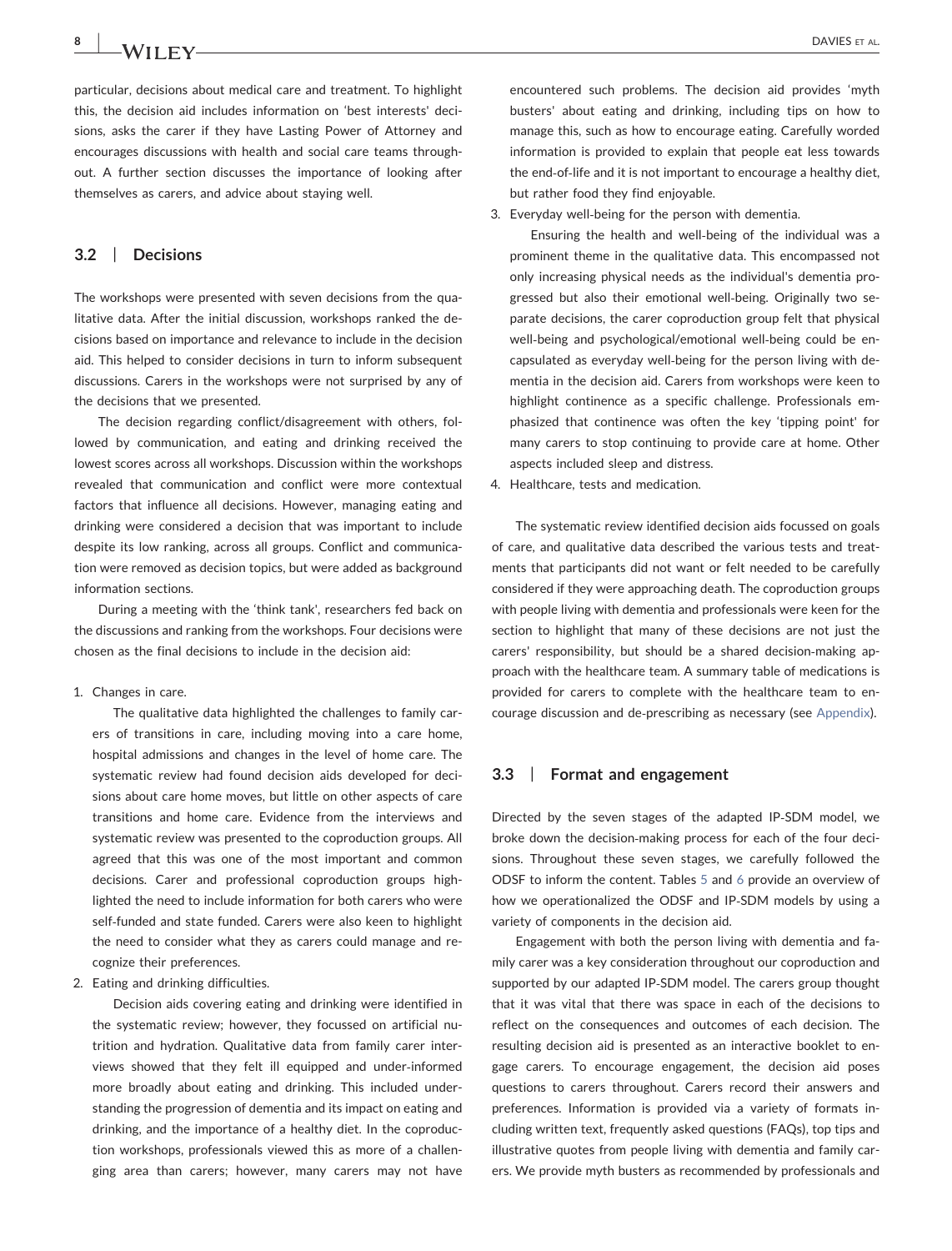<span id="page-8-0"></span>

| TABLE 5 Formatting of the decision aid to ensure that we met the ODSF steps and how we operationalized them in practice |  |
|-------------------------------------------------------------------------------------------------------------------------|--|
|-------------------------------------------------------------------------------------------------------------------------|--|

|                                      | Clarify decision<br>and needs | Provide facts,<br>probabilities | Clarify<br>values         | Guide in deliberation<br>and communication | Monitor/facilitate<br>progress |
|--------------------------------------|-------------------------------|---------------------------------|---------------------------|--------------------------------------------|--------------------------------|
| Introductory information             | $\times$                      | X                               |                           | $\boldsymbol{\mathsf{X}}$                  |                                |
| List of options                      |                               | $\mathsf{x}$                    |                           |                                            |                                |
| Benefits and disadvantages           |                               | X                               | $\boldsymbol{\mathsf{x}}$ |                                            |                                |
| Myth busters                         |                               | $\mathsf{X}$                    |                           |                                            |                                |
| Top tips                             |                               | X                               |                           | X                                          |                                |
| <b>FAQ</b>                           |                               | $\mathsf{x}$                    |                           |                                            |                                |
| Questions for GP                     | $\mathsf{x}$                  |                                 |                           | $\boldsymbol{\mathsf{X}}$                  |                                |
| Charting medication                  |                               |                                 |                           | $\boldsymbol{\mathsf{X}}$                  |                                |
| Questions to respond to              | $\boldsymbol{\mathsf{x}}$     |                                 | $\mathsf{x}$              |                                            | $\boldsymbol{\mathsf{x}}$      |
| Stories about others'<br>experiences |                               |                                 |                           | X                                          |                                |
| Quotes from others                   |                               |                                 |                           | $\boldsymbol{\mathsf{X}}$                  |                                |
| Detailing support network            |                               |                                 |                           | $\mathsf{X}$                               |                                |

Abbreviations: FAQ, frequently asked question; GP, General Practitioner; ODSF, Ottawa Decision Support Framework.

supported by family carers and people with dementia in our coproduction groups (see Figure [3](#page-10-0)). These formats were seen as a way to engage the reader while demonstrating the key principles of a decision aid as defined in the IPDASi v4.0 including describing the options available, the benefits and advantages of options and experiences of the consequences of the options (e.g., physical, psychosocial and social).

Based on family carer suggestions, we included individual stories or broad scenarios from people who have experienced similar situations, with information about how they came to their decision and the outcomes. Participants felt that carers would relate more to a story than just facts. This approach was used for discussing continence, an often embarrassing topic.

Following suggestions from the professionals workshop, we included the benefits and disadvantages of options using an activity asking carers to list all the reasons why they would choose the option (i.e., benefits) and reasons why not to choose this option (i.e., disadvantages) on a set of blank paper cards provided with the decision aid. These cards can then be stacked into two piles to help visualize which options/preferences have the most benefits and disadvantages.

Finally, carers are asked if they have enough information and, if yes, which preference or option they prefer, recording their decision. If they do not have enough information to make a decision, the final section for each decision provides both (1) signposting to specific groups and organizations and (2) a space to write questions to discuss with a health or care provider. Throughout the decision aid, carers are encouraged to discuss options and decisions with other members of their support network, including health and social care professionals, ensuring a shared decision‐making approach.

### DISCUSSION

This article presents a novel decision aid to support family carers of people living with dementia towards the end‐of‐life. This is the first decision aid to cover multiple decisions that family carers may face when a person living with dementia is approaching the end-of-life, filling an important gap identified in the decision-making literature. $7,16,22$  This is one of the first papers to provide a detailed description of a systematic approach to coproducing a decision aid, grounded in theory, evidence and lived experience. There is increasing recognition of the importance of high‐quality reporting of coproduction methods and the development process of decision aids. $45-47$  $45-47$  Few decision aids developed in dementia care report their development clearly.<sup>[16](#page-11-8)</sup> We have provided clarity on how data from multiple sources including theory can be synthesized and presented to end users and meaningfully contribute to coproduction. This transparent method will be helpful to researchers developing complex interventions through coproduction. Importantly, this study is one of the first to include people living with dementia in coproduction, and we provide key learning points.

Family carers have reported feeling ill‐prepared for decisions about end-of-life care and a lack of professional support. $48$  The course of dementia is unpredictable, and goals of care and preferences may change over time<sup>49</sup>; therefore, it is important to acknowledge the complexities of decision‐making and the need for carers to be adequately supported. Decisions will need to be revisited and may change over time<sup>50</sup>; our decision aid encourages carers to revisit decisions and to discuss with professionals and other family members, which can enhance decision-making.<sup>[51](#page-12-23)</sup> Importantly, the decision aid highlights that decisions are not just the carer's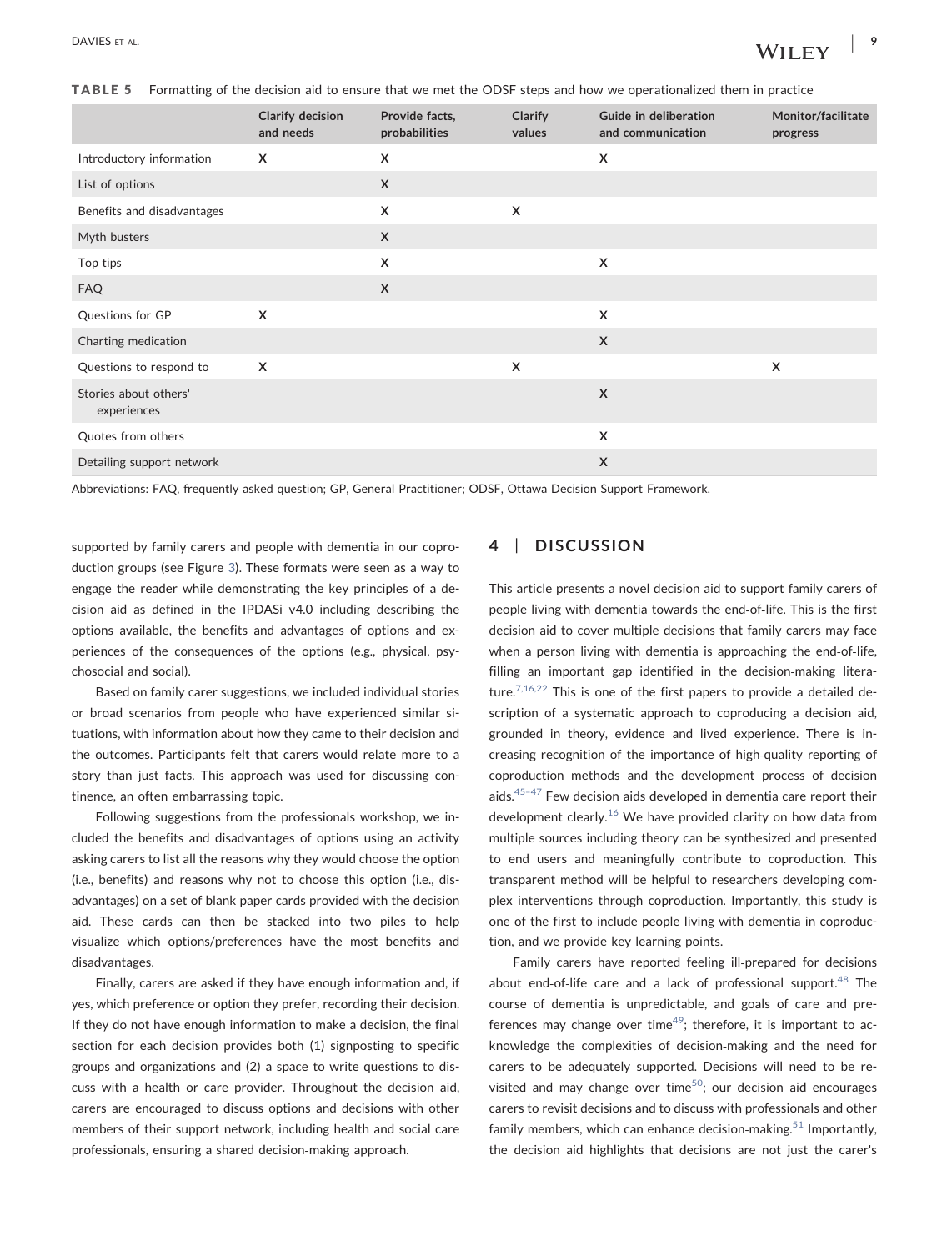<span id="page-9-0"></span>

| TABLE 6                                                                                                                    |                                              |                                          |                                      |                                      | Formatting of the decision aid to ensure that we met the steps in the IP-SDM model, and how we operationalized these steps in practice |                                                                   |                                                 |
|----------------------------------------------------------------------------------------------------------------------------|----------------------------------------------|------------------------------------------|--------------------------------------|--------------------------------------|----------------------------------------------------------------------------------------------------------------------------------------|-------------------------------------------------------------------|-------------------------------------------------|
|                                                                                                                            | decision-maker<br>Identifying the<br>or team | Sharing and<br>exchanging<br>information | Clarifying values<br>and preferences | considering emotions<br>Managing and | feasibility of options<br>Considering the                                                                                              | preferred choice and<br>the actual choice<br><b>Balancing the</b> | and reflecting on<br>Implementation<br>outcomes |
| Introductory information                                                                                                   | $\times$                                     | ×                                        |                                      | $\times$                             | ×                                                                                                                                      |                                                                   |                                                 |
| List of options                                                                                                            |                                              | ×                                        |                                      |                                      | ×                                                                                                                                      | ×                                                                 |                                                 |
| Benefits and disadvantages                                                                                                 |                                              | ×                                        | $\times$                             | ×                                    | ×                                                                                                                                      | ×                                                                 |                                                 |
| Myth busters                                                                                                               |                                              | ×                                        |                                      | ×                                    | ×                                                                                                                                      | ×                                                                 |                                                 |
| Top tips                                                                                                                   |                                              | ×                                        |                                      | ×                                    |                                                                                                                                        |                                                                   |                                                 |
| FAQ                                                                                                                        |                                              | ×                                        |                                      |                                      |                                                                                                                                        |                                                                   |                                                 |
| Questions for GP                                                                                                           |                                              | ×                                        |                                      |                                      | ×                                                                                                                                      | ×                                                                 | ×                                               |
| Charting                                                                                                                   |                                              | ×                                        |                                      |                                      |                                                                                                                                        |                                                                   |                                                 |
| Questions to respond to                                                                                                    |                                              |                                          | ×                                    | ×                                    | ×                                                                                                                                      | ×                                                                 | $\times$                                        |
| Stories about others'<br>experiences                                                                                       | $\times$                                     | ×                                        |                                      | ×                                    | ×                                                                                                                                      |                                                                   |                                                 |
| Quotes from others                                                                                                         | ×                                            | ×                                        |                                      | ×                                    | ×                                                                                                                                      |                                                                   |                                                 |
| Detailing support network                                                                                                  | $\times$                                     |                                          |                                      | ×                                    |                                                                                                                                        |                                                                   |                                                 |
| Abbreviations: FAQ, frequently asked question; GP, General Practitioner; IP-SDM, InterProfessional-Shared Decision Making. |                                              |                                          |                                      |                                      |                                                                                                                                        |                                                                   |                                                 |

-WILEY

10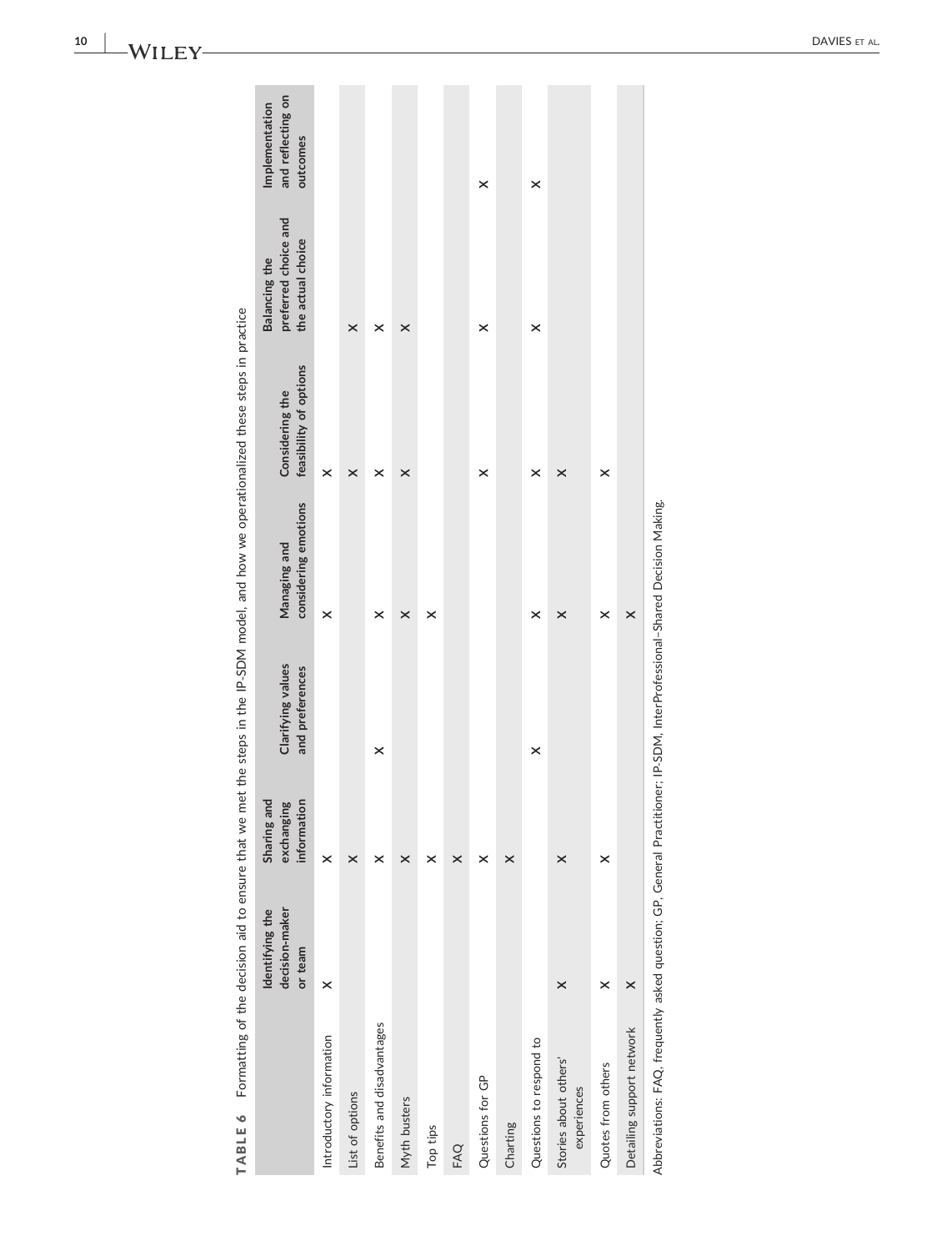<span id="page-10-0"></span>FIGURE 3 Myth busters examples from the eating and drinking decision section

- People continue to eat as much at the end of life as they always have FALSE: there comes a point when it is ok to accept that they are eating less and you do not need to continually encourage eating
- Increasing loss of appetite is normal as dementia progresses TRUE
- Having too much sugar and fat is bad for someone at the end of life FALSE: high sugar or fat content foods can help increase calories
- To stay hydrated you need to drink plain water FALSE: tea, coffee, soups, milk, even beer and lager for pleasure count
- Food preferences do not change FALSE: they may now like sweeter foods or even a vegetarian may want to eat meat
- Weight loss is normal at the end of life TRUE

responsibility, but should be part of a shared decision‐making approach with the care team. $52$ 

The decision aid is an interactive booklet using multiple approaches to engage participants and encourage reflection, moving beyond simple provision of information. The decision aid focusses on support across changes in care, eating and drinking difficulties, everyday well‐being in dementia and healthcare tests and medication. It was important that we provided information and options across these decisions in a balanced and neutral manner,  $53$  providing evidence‐based information.

One of the unique features of the development of this decision aid was the inclusion of people living with dementia in the design of the intervention. In the methods, we have highlighted our approach to ensuring that they were adequately supported to participate. Previous work has developed alternative methods to increase the inclusivity and engagement of people in coproduction,  $46$  but considering this in the context of living with dementia is important. There are increasing numbers of articles reporting on the inclusion of people with dementia in research; however, they lack detail on co-production methods.<sup>[54](#page-12-27)</sup> Importantly, we consider that some of the key lessons from our experience include ensuring people living with dementia feel comfortable, acknowledged in the research procedures and have the time to contribute meaningfully. These can be achieved through minor modifications to research procedures including holding smaller groups, reducing the number of tasks in workshops, increasing the number of researchers to provide support (this may need to be one to one), considering the cognitive load of tasks and using accessible documents including consent and information sheets.

We prepared tasks for participants to rank the priority of decisions to be included. This was well received by family carers, although many felt that some were equally important. Professionals felt that many of the topics were not isolated decisions and they were difficult to rank. This reflects the clinical reality of having to consider multiple challenges rather than a clear ranked list of priorities. People living with dementia found this task demanding. We provided one‐on‐one support for this task, but they continued to struggle, and on reflection, this was a cognitively demanding task that we would not recommend for future workshops with people living with dementia. Tasks that involved visual representations proved much easier, including providing participants with an example of our prototype decision aid.

### 4.1 | Implications for research

Research needs to further explore optimal methods and approaches for including people living with dementia in decision‐making research and end‐of‐life research.

Our article provides an example of how a matrix approach can be used to synthesize findings and for intervention development. This is a vital step that is missing in guidance on developing complex interventions. $28,55$  It is an iterative approach that provides transparency and clarity.

The decision aid developed will be tested in a feasibility study exploring optimal methods of evaluation and considering acceptability. We will continue to work with end users and stakeholders in the evaluation, which is vital to support implementation in routine care and practice[.56](#page-12-28) Finally, it is also important to consider in future research the inclusion of those who do not speak English; this will allow us to tailor the decision aid to these populations.

### 4.2 | Implications for policy and clinical practice

This decision aid has many potential benefits for family carers, people living with dementia and health and social care practitioners. The aid could be distributed by GPs in consultations with family carers, for example, supporting shared decision‐making, which is a priority for the NHS Long Term Plan. $57$  For carers, the decision aid may help to clarify decisions, the options available and the decisionmaking process, reducing decisional conflict, feelings of guilt and potentially help prepare them for their relative's end‐of‐life. Despite the decision aid being developed for family carers towards end‐of‐ life, it may be beneficial for people living with dementia to use for ACP.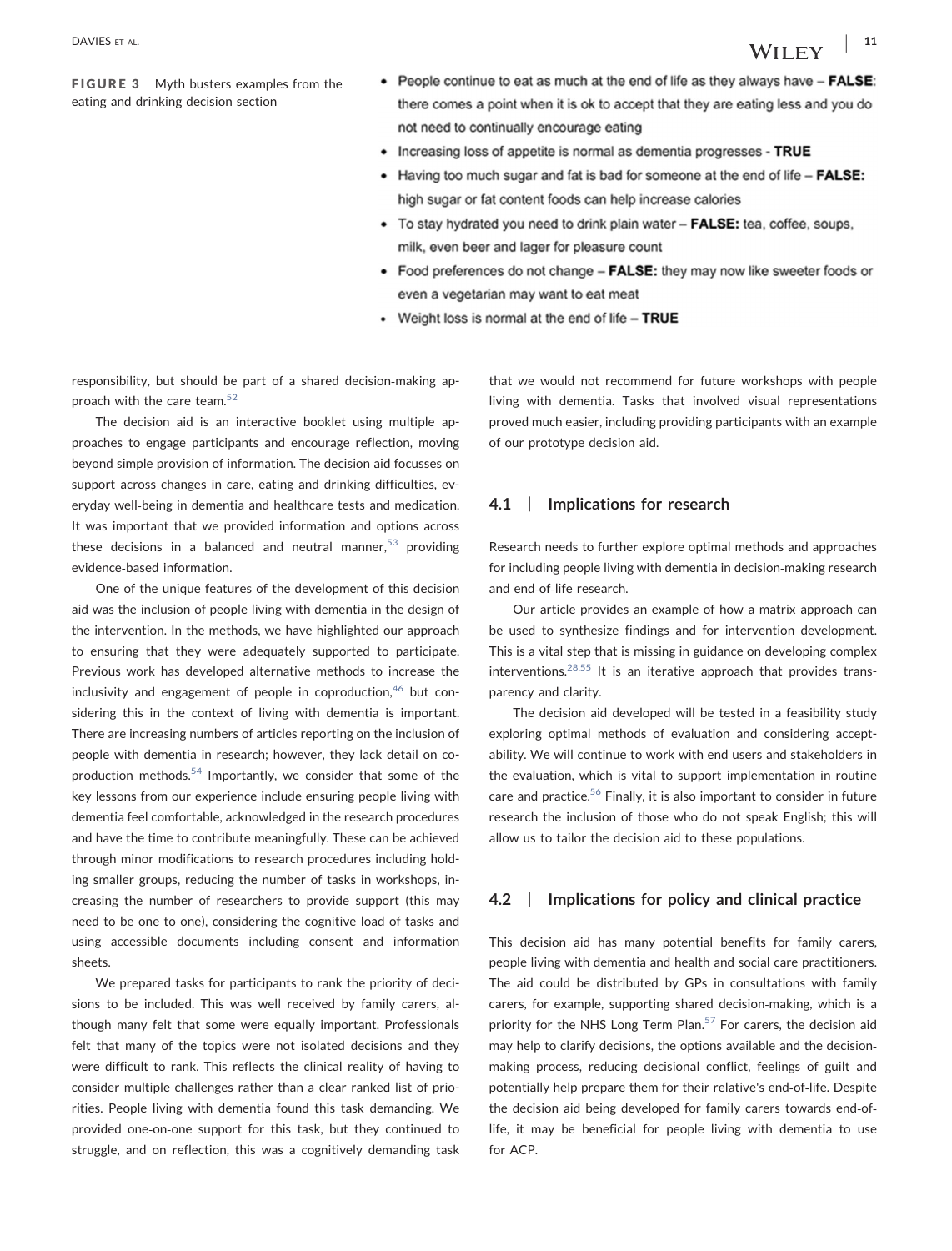## 12 | **JA/II EV**

### 4.3 | Strengths and limitations

We used a systematic approach following the principles of an evidence-based process for developing decision aids.<sup>[28](#page-12-7)</sup> To supplement the gaps in guidance about specific approaches to design of complex interventions, we used a taxonomy of evidence‐based approaches from O'Cathain and colleagues.<sup>[34](#page-12-9)</sup>

Our decision aid is strengthened by the theoretical foundations, using the IP‐SDM model modified for dementia care decisions and the ODSF. $24,36$  These enabled us to break down complex decisions and provide a clear pathway for carers using the decision aid. Furthermore, this was supplemented by experts from across clinical and academic fields, but most importantly, included people living with dementia and family carers in the design process.

The matrix‐based approach for synthesis offered a transparent and systematic approach to synthesis, ensuring that the development was rigorous and evidence based.

Due to the size of coproduction workshops, we were unable to include all professional roles that may have been relevant. For example, the inclusion of pharmacists, speech and language therapists and dieticians would have been beneficial and should be targeted in future research. Furthermore, we were not able to include people who did not speak English; therefore, we may have missed some important cultural variations and factors that need to be considered when making decisions with those who do not speak English.

### 5 | CONCLUSION

This article presents the first decision aid that focusses on multiple decisions towards the end‐of‐life for people living with dementia. We provide a detailed overview of the systematic development process of a decision aid for family carers of people living with dementia. The process offers a template for others to develop decision aids or similar decision‐making interventions, and how to include people living with dementia in coproduction.

#### ACKNOWLEDGMENTS

The authors would like to thank all the participants who took part in the workshops, all members of the think tank and our experts by experience group. Nathan Davies was supported by a Fellowship fromAlzheimer's Society, UK (grant number: AS‐JF‐16b‐012).

#### CONFLICT OF INTERESTS

The authors declare that there are no conflict of interests.

#### AUTHOR CONTRIBUTIONS

Nathan Davies conceived the idea and design of the study and acquired funding, acquired data, led analysis and interpretation of the results and drafted and finalized the manuscript. Elizabeth L. Sampson and Greta Rait conceived the idea and design of the study and acquired funding, and assisted in data analysis and interpretation. Emily West, Jill Manthorpe, Kate Walters, Kirsten Moore, Karen

Harrison Dening and Jane Ward contributed to data analysis and interpretation. Tanisha DeSouza acquired data, and contributed to analysis and interpretation. All authors contributed to drafting the manuscript and revising for critically important intellectual content. All authors have approved the version to be published and agree to be accountable for all aspects of the work.

### DATA AVAILABILITY STATEMENT

Data sharing not applicable to this article as no data sets were generated or analysed during the current study.

#### **REFERENCES**

- <span id="page-11-0"></span>1. Prince M, Prina M, Guerchet M. World Alzheimer Report 2013. Journey of caring: An analysis of long‐term care for dementia. London; 2013.
- 2. Alzheimer's Society. Dementia UK: Second edition. London; 2014.
- <span id="page-11-1"></span>3. Lewis F, Karlsberg Schaffer S, Sussex J, O'Neill P, Cockcroft L. The Trajectory of Dementia in the UK ‐ Making a Difference. London; 2014.
- <span id="page-11-2"></span>4. Davies N, Rait G, Maio L, Iliffe S. Family caregivers' conceptualisation of quality end‐of‐life care for people with dementia: a qualitative study. Palliat Med. 2016;31:726‐733.
- 5. Molyneaux V, Butchard S, Simpson J, Murray C. Reconsidering the term 'carer': a critique of the universal adoption of the term 'carer'. Ageing Soc. 2011;31(03):422‐437.
- <span id="page-11-3"></span>6. Daly RL, Bunn F, Goodman C. Shared decision‐making for people living with dementia in extended care settings: a systematic review. BMJ Open. 2018;8(6):018977.
- <span id="page-11-4"></span>7. Wendrich-van Dael A, Bunn F, Lynch J, Pivodic L, Van den Block L, Goodman C. Advance care planning for people living with dementia: an umbrella review of effectiveness and experiences. Int J Nurs Stud. 2020;107:103576.
- 8. Dixon J, Karagiannidou M, Knapp M. The effectiveness of advance care planning in improving end‐of‐life outcomes for people with dementia and their carers: a systematic review and critical discussion. J Pain Symptom Manage. 2018;55(1):132‐150.
- <span id="page-11-5"></span>9. Department of Health.Mental Capacity Act. London, UK: Stationary Office; 2005.
- <span id="page-11-6"></span>10. Davies N, Rait G, Maio L, Iliffe S. Family caregivers' conceptualisation of quality end‐of‐life care for people with dementia: a qualitative study. Palliat Med. 2017;31(8):726‐733.
- 11. Davies N, Maio L, Rait G, Iliffe S. Quality end-of-life care for dementia: what have family carers told us so far? A narrative synthesis. Palliat Med. 2014;28(7):919‐930.
- 12. Livingston G, Leavey G, Manela M, et al. Making decisions for people with dementia who lack capacity: qualitative study of family carers in UK. BMJ. 2010;341:341.
- <span id="page-11-7"></span>13. Gessert CE, Forbes S, Bern‐Klug M. Planning end‐of‐life care for patients with dementia: roles of families and health professionals. OMEGA‐J Death Dying. 2001;42(4):273‐291.
- 14. Forbes S, Bern-Klug M, Gessert C. End-of-life decision making for nursing home residents with dementia. Image J Nurs Scholarsh. 2000; 32(3):251‐258.
- 15. Raymond, Warner A, Davies N, Manthorpe J, Ahmedzhai S, Iliffe S. Palliative care services for people with dementia: a synthesis of the literature reporting the views and experiences of professionals and family carers. Dementia: Int J Soc Stud. 2014;13:96‐110.
- <span id="page-11-8"></span>16. Davies N, Schiowitz B, Rait G, Vickerstaff V, Sampson EL. Decision aids to support decision making in dementia care: a systematic review. Int Psychogeriaatrics. 2019;31:1403‐1419.
- 17. Lord K, Livingston G, Cooper C. A systematic review of barriers and facilitators to and interventions for proxy decision‐making by family carers of people with dementia. Int Psychogeriatr. 2015;27(08): 1301‐1312.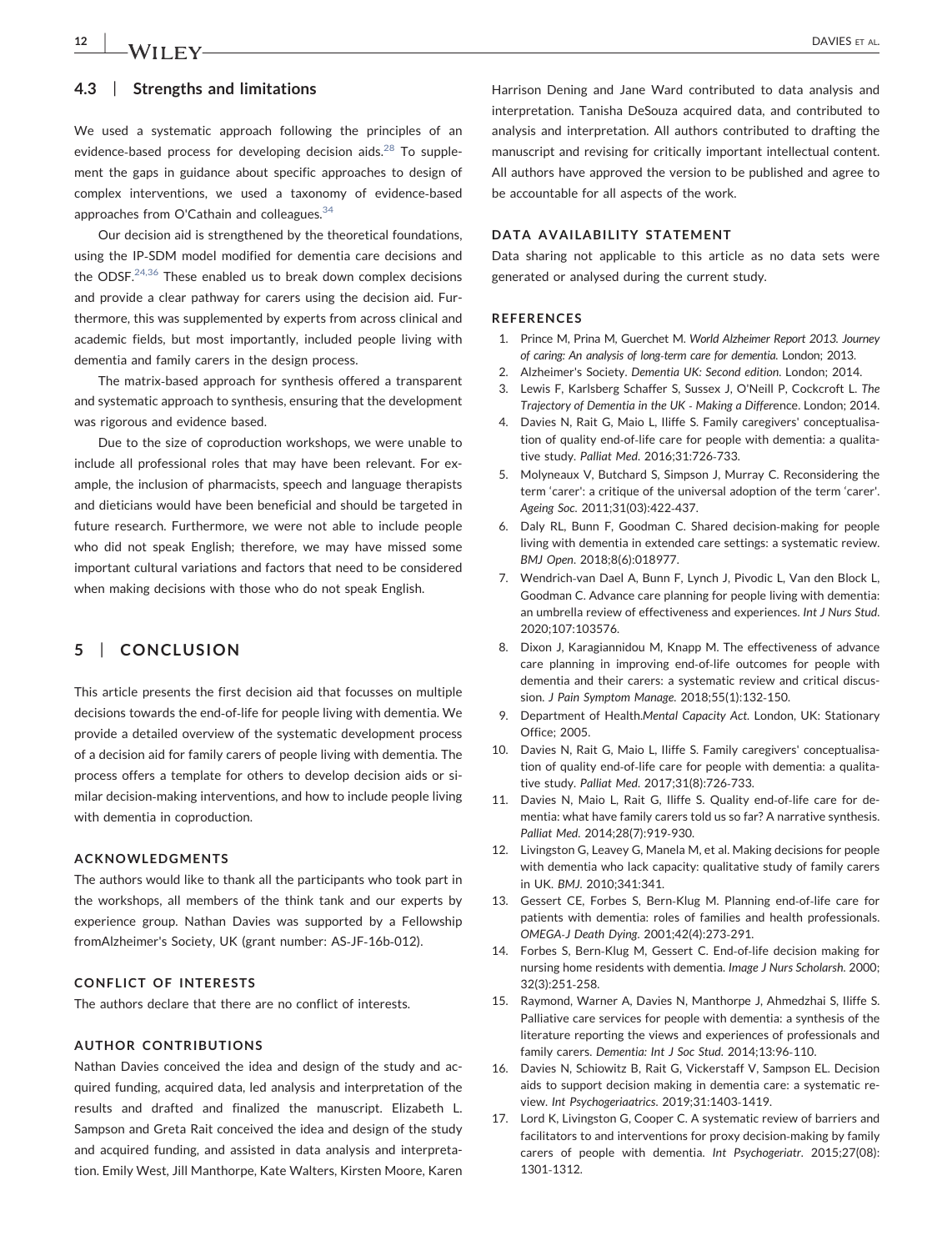- <span id="page-12-0"></span>18. Brazil K, Carter G, Cardwell C, et al. Effectiveness of advance care planning with family carers in dementia nursing homes: a paired cluster randomized controlled trial. Palliat Med. 2018;32(3): 603‐612.
- <span id="page-12-1"></span>19. Stacey D, Légaré F, Lewis K, et al. Decision aids for people facing health treatment or screening decisions. Cochrane Libr. 2017;4. <https://doi.org/10.1002/14651858.CD001431.pub5>
- <span id="page-12-13"></span>Stacey D, Légaré F, Boland L, et al. 20th Anniversary Ottawa Decision Support Framework: Part 3 overview of systematic reviews and updated framework. Med Decis Making. 2020;40(3):379‐398.
- <span id="page-12-2"></span>21. Davies N, Iliffe S. End of life care—why those with dementia have different needs. BMJ. 2016;353(i2171):2171.
- 22. Geddis-Regan A, Errington L, Abley C, Wassall R, Exley C, Thomson R. Enhancing shared and surrogate decision making for people living with dementia: a systematic review of the effectiveness of interventions. Health Expect. 2020;24(1):19‐32.
- <span id="page-12-3"></span>23. Hanson LC, Carey TS, Caprio AJ, et al. Improving decision‐making for feeding options in advanced dementia: a randomized, controlled trial. J Am Geriatr Soc. 2011;59(11):2009‐2016.
- <span id="page-12-4"></span>24. Lord K, Livingston G, Cooper C. A feasibility randomised controlled trial of the DECIDE intervention: dementia carers making informed decisions. BJPsych Open. 2017;3(1):12‐14.
- 25. Stirling C, Leggett S, Lloyd B, et al. Decision aids for respite service choices by carers of people with dementia: development and pilot RCT. BMC Med Inform Decis Mak. 2012;12(1):1‐10.
- <span id="page-12-5"></span>26. Hanson LC, Zimmerman S, Song M‐K, et al. Effect of the goals of care intervention for advanced dementia: a randomized clinical trial. JAMA Intern Med. 2017;177(1):24‐31.
- 27. Volandes AE, Paasche‐Orlow MK, Barry MJ, et al. Video decision support tool for advance care planning in dementia: randomised controlled trial. BMJ. 2009;338:338.
- <span id="page-12-7"></span>28. Coulter A, Stilwell D, Kryworuchko J, Mullen PD, Ng CJ, van der Weijden T. A systematic development process for patient decision aids. BMC Med Inform Decis Mak. 2013;13(2):1‐7.
- <span id="page-12-6"></span>29. Davies N, De Souza T, Rait G, Meehan J, Sampson EL. Developing an applied model for making decisions towards the end of life about care for someone with dementia. PLOS One. 2021;16(5):e0252464.
- 30. Stacey D, Ludwig C, Archambault P, et al. Feasibility of rapidly developing and widely disseminating patient decision aids to respond to urgent decisional needs due to the COVID‐19 pandemic. Med Decis Making. 2020;41(2):233‐239.
- <span id="page-12-8"></span>31. Rapaport P, Webster L, Horsley R, et al. An intervention to improve sleep for people living with dementia: reflections on the development and co‐production of DREAMS:START (Dementia RElAted Manual for Sleep: sTrAtegies for RelaTives). Dementia. 2018;17(8): 976‐989.
- <span id="page-12-17"></span>32. Davies N, Hopwood J, Walker N, et al. Designing and developing a co‐produced theoretical and evidence‐based online support for family caregivers of people with dementia at the end of life. BMC Palliat Care. 2019;18(1):71.
- 33. Davies N, Mathew R, Wilcock J, et al. A co-design process developing heuristics for practitioners providing end of life care for people with dementia. BMC Palliat Care. 2016;15(68):68.
- <span id="page-12-9"></span>34. O'Cathain A, Croot L, Sworn K, et al. Taxonomy of approaches to developing interventions to improve health: a systematic methods overview. Pilot Feasibility Stud. 2019;5(1):41.
- <span id="page-12-10"></span>35. Elwyn G, Kreuwel I, Durand MA, et al. How to develop web‐based decision support interventions for patients: a process map. Patient Educ Couns. 2011;82(2):260‐265.
- <span id="page-12-11"></span>36. O'Connor AM, Tugwell P, Wells GA, et al. A decision aid for women considering hormone therapy after menopause: decision support framework and evaluation. Patient Educ Couns. 1998;33(3):267‐279.
- <span id="page-12-12"></span>37. Légaré F, Stacey D, Gagnon S, et al. Validating a conceptual model for an inter-professional approach to shared decision making: a mixed methods study. J Eval Clin Pract. 2011;17(4):554‐564.
- <span id="page-12-14"></span>38. The Patient Decision Aids Research Group. Interprofessional Shared Decision Making (IP‐SDM) Model; 2021. [https://decisionaid.ohri.ca/ip](https://decisionaid.ohri.ca/ip-sdm.html)[sdm.html](https://decisionaid.ohri.ca/ip-sdm.html). Accessed February 2, 2021.
- <span id="page-12-15"></span>39. Elwyn G, O'connor A, Stacey D, et al. Developing a quality criteria framework for patient decision aids: online international Delphi consensus process. BMJ. 2006;333(7565):417.
- <span id="page-12-16"></span>40. Waite J, Poland F, Charlesworth G. Facilitators and barriers to co‐ research by people with dementia and academic researchers: findings from a qualitative study. Health Expect. 2019;22(4):761‐771.
- 41. Bethell J, Commisso E, Rostad HM, et al. Patient engagement in research related to dementia: s scoping review. Dementia. 2018; 17(8):944‐975.
- 42. Van de Ven AH, Delbecq AL. The nominal group as a research instrument for exploratory health studies. Am J Public Health. 1972; 62(3):337‐342.
- 43. Davies N, Manthorpe J, Sampson EL, Iliffe S. After the Liverpool Care Pathway—development of heuristics to guide end of life care for people with dementia: protocol of the ALCP study. BMJ Open. 2015;5(9):008832.
- <span id="page-12-18"></span>44. Van Someren M, Barnard Y, Sandberg J. The Think Aloud Method: A Practical Approach to Modelling Cognitive. London: Academic Press; 1994.
- <span id="page-12-19"></span>45. McCarron TL, Noseworthy T, Moffat K, et al. A co-designed framework to support and sustain patient and family engagement in health-care decision making. Health Expect. 2020;23:825-836.
- <span id="page-12-26"></span>46. Grindell C, Tod A, Bec R, et al. Using creative co-design to develop a decision support tool for people with malignant pleural effusion. BMC Med Inform Decis Mak. 2020;20(1):1‐12.
- 47. Shepherd V, Wood F, Griffith R, Sheehan M, Hood K. Development of a decision support intervention for family members of adults who lack capacity to consent to trials. BMC Med Inform Decis Mak. 2021; 21(1):30.
- <span id="page-12-20"></span>48. Carter G, McLaughlin D, Kernohan WG, et al. The experiences and preparedness of family carers for best interest decision‐making of a relative living with advanced dementia: a qualitative study. J Adv Nurs. 2018;74(7):1595‐1604.
- <span id="page-12-21"></span>49. van der Steen JT, Radbruch L, Hertogh CM, et al. White paper defining optimal palliative care in older people with dementia: a Delphi study and recommendations from the European Association for Palliative Care. Palliat Med. 2014;28(3):197‐209.
- <span id="page-12-22"></span>50. Jones K, Birchley G, Huxtable R, Clare L, Walter T, Dixon J. End of life care: a scoping review of experiences of advance care planning for people with dementia. Dementia. 2019;18(3):825‐845.
- <span id="page-12-23"></span>51. Tuijt R, Rees J, Frost R, et al. Exploring how triads of people living with dementia, carers and health care professionals function in dementia health care: a systematic qualitative review and thematic synthesis. Dementia. 2020;20(3):1080‐1104.
- <span id="page-12-24"></span>52. Moore K, Sampson E, Kupeli N, Davies N. Supporting families in end‐ of-life care and bereavement in the COVID-19 era. Int Psychogeriatr. 2020;32:1‐10.
- <span id="page-12-25"></span>53. Abhyankar P, Volk RJ, Blumenthal‐Barby J, et al. Balancing the presentation of information and options in patient decision aids: an updated review. BMC Med Inform Decis Mak. 2013;13(Suppl 2):S6.
- <span id="page-12-27"></span>54. Pickett J, Murray M. Editorial: Patient and public involvement in dementia research: setting new standards. Dementia. 2018;17(8): 939‐943.
- 55. Craig P, Dieppe P, Macintyre S, Michie S, Nazareth I, Petticrew M. Developing and evaluating complex interventions: the new Medical Research Council guidance. BMJ. 2008;337:a1655.
- <span id="page-12-28"></span>56. Joseph‐Williams N, Abhyankar P, Boland L, et al. What works in implementing patient decision aids in routine clinical settings? A rapid realist review and update from the international patient decision aid standards collaboration. Med Decis Making. 2020;0: 272989X20978208.
- <span id="page-12-29"></span>57. England NHS. The NHS Long Term Plan. London; 2019.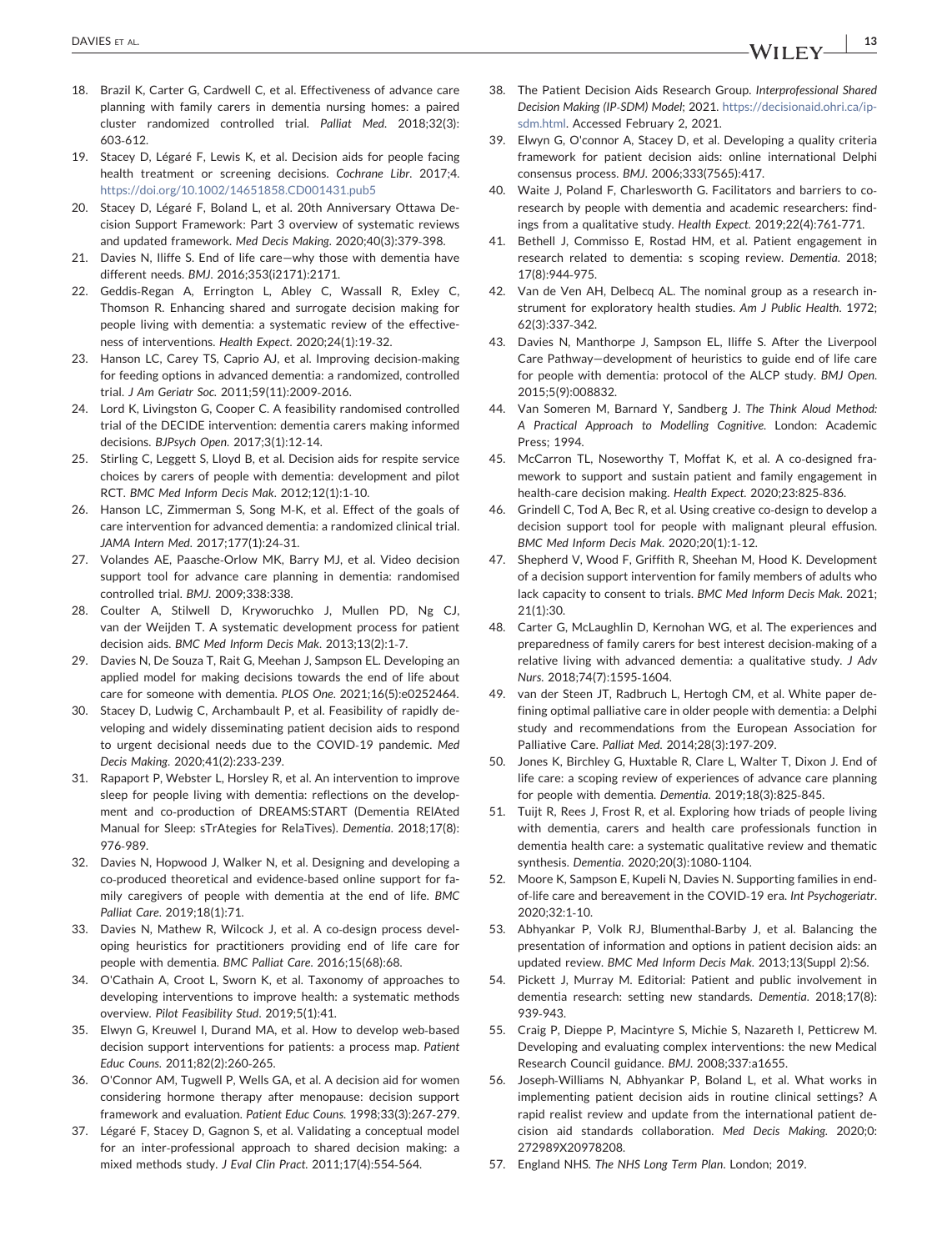14 | **IA/II EV** DAVIES ET AL.

How to cite this article: Davies N, Sampson EL, West E, et al. A decision aid to support family carers of people living with dementia towards the end‐of‐life: Coproduction process, outcome and reflections. Health Expect. 2021;1‐15. <https://doi.org/10.1111/hex.13307>

#### <span id="page-13-0"></span>APPENDIX A: Medication charting

Make a list of their medications. Discuss the list with their GP or pharmacist. Consider do they still need this medication? Some medications they are taking may no longer be needed or helpful.

You can use the questions in this table as a basis for your discussion and complete together.

| <b>Medication</b>  | <b>Purpose</b>      | How often do they<br>take it? | When was it prescribed<br>or reviewed? (should be<br>at least the last 12<br>months) | How you noticed<br>any side effects? | Continue with<br>medication? (yes/no) |
|--------------------|---------------------|-------------------------------|--------------------------------------------------------------------------------------|--------------------------------------|---------------------------------------|
| Example: Memantine | Dementia medication | Daily                         | 01.02.2019                                                                           | Headaches                            | Yes                                   |

#### APPENDIX B: IPDASi v4.0 checklist 32

| Item                                                                                                                                                   | <b>Included</b> |
|--------------------------------------------------------------------------------------------------------------------------------------------------------|-----------------|
| Qualifying criteria                                                                                                                                    |                 |
| Describes health condition or problem                                                                                                                  | X               |
| Explicitly states the decision that needs to be considered                                                                                             | X               |
| Describes the options available                                                                                                                        | X               |
| Describes the positive features (benefits/advantages) of each option                                                                                   | X               |
| Describes the negative features (harms, side effects or disadvantages) of each option                                                                  | X               |
| Describes what it is like to experience the consequences of the options (physical, psychological, social)                                              | X               |
| Certification criteria                                                                                                                                 |                 |
| Shows the negative and positive features of options in equal detail                                                                                    | X               |
| Provides citations to the evidence selected                                                                                                            | X               |
| Provides a publication date                                                                                                                            | X               |
| Provides an update policy                                                                                                                              |                 |
| Provides information about the levels of uncertainty around event or outcome probabilities                                                             |                 |
| Provides information about the funding source used for development                                                                                     | X               |
| Describes what the test is designed to measure                                                                                                         | N/A             |
| Describes the next steps typically taken if the test detects the condition                                                                             | N/A             |
| Describes the next steps if the condition is not detected                                                                                              | N/A             |
| Has information about the consequences of detecting the condition that would never have occurred if screening had not been done (lead<br>time bias)    | N/A             |
| Quality criteria                                                                                                                                       |                 |
| The patient decision aid describes the natural course of the health condition or problem, if no action is taken                                        | X               |
| The patient decision aid makes it possible to compare the positive and negative features of the available options                                      | X               |
| The patient decision aid provides information about outcome probabilities associated with the options (i.e., the likely consequences of<br>decisions). | X               |
| The patient decision aid specifies the defined group (reference class) of patients for whom the outcome probabilities apply.                           |                 |
| The patient decision aid specifies the event rates for the outcome probabilities                                                                       |                 |
| The patient decision aid allows the user to compare outcome probabilities across options using the same time period (when feasible).                   |                 |
| The patient decision aid allows the user to compare outcome probabilities across options using the same denominator (when feasible).                   |                 |